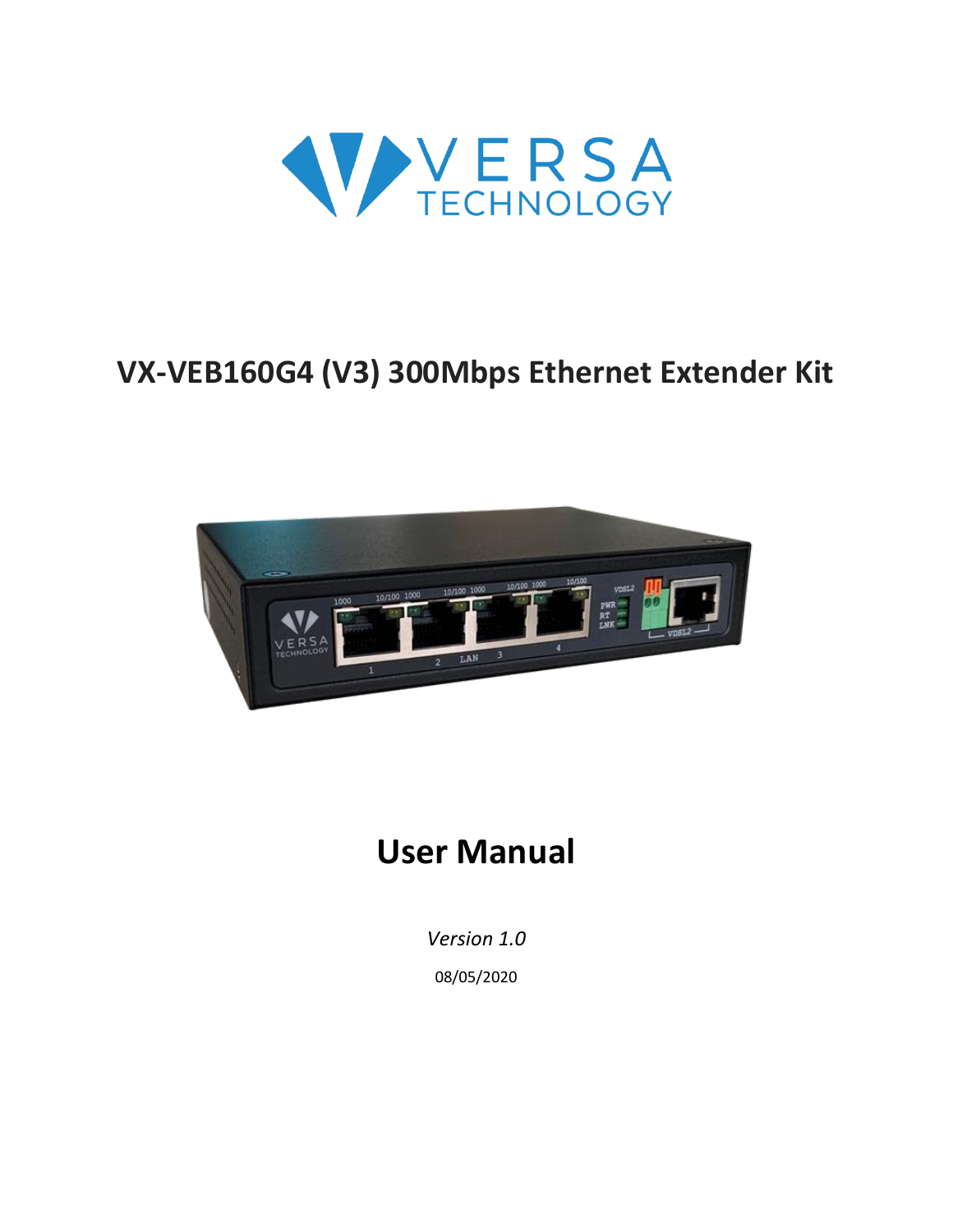## **Table of Contents**

| 1.1 |                                               |  |
|-----|-----------------------------------------------|--|
| 1.2 |                                               |  |
| 1.3 |                                               |  |
| 1.4 |                                               |  |
| 1.5 |                                               |  |
|     |                                               |  |
|     |                                               |  |
|     |                                               |  |
|     |                                               |  |
|     |                                               |  |
| 3.1 |                                               |  |
|     |                                               |  |
|     |                                               |  |
|     |                                               |  |
|     | 2.1<br>$2.2^{\circ}$<br>2.3<br>3 <sup>1</sup> |  |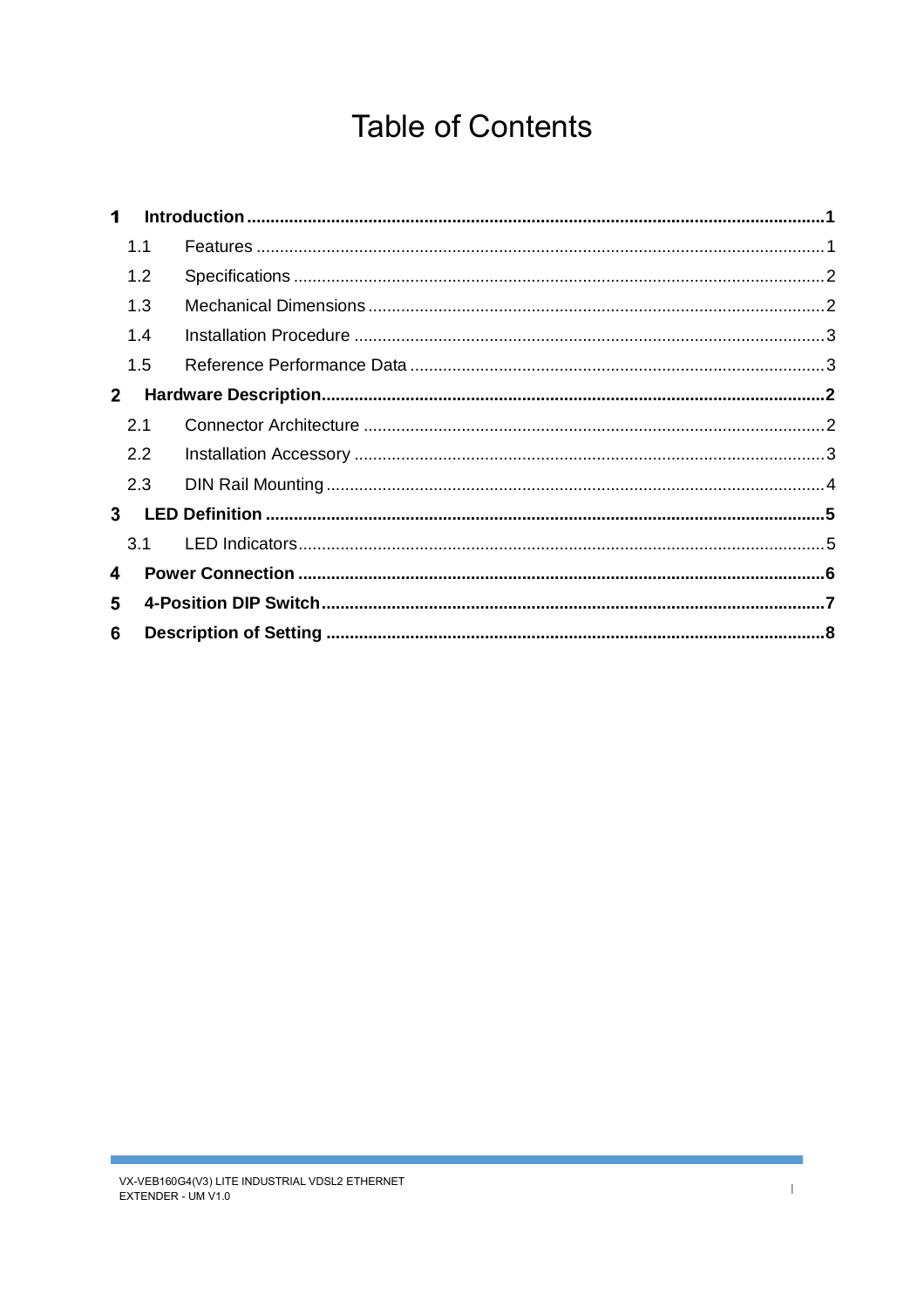#### <span id="page-2-0"></span> $\overline{\mathbf{1}}$ **Introduction**

**Versa Technology's VX-VEB160G4 (V3)** is a **Lite Industrial Grade Ultra-Speed Gigabit Ethernet Copper Extender** that supports a remarkable aggregated bandwidth up to **300Mbps** (Downstream: 150 Mbps/Upstream: 150 Mbps). It delivers fiber-optic like speeds on existing copper infrastructure, enabling a good alternative in place where fiber is not economical to deploy. The **VX-VEB160G4 (V3)** is equipped with **four Gigabit Ethernet Ports** (RJ-45 connector) and **one VDSL2 port** (RJ-45 connector or 2-PIN Terminal Block) in metal enclosure for easy installation in harsh environment. There are 8 different profile settings which can be flexibly selected via DIP switch to suit various applications and environments. Symmetric profile can be applied as a standard Ethernet connection while Asymmetric profile can be used for other services like video streaming or IP surveillance services which require high traffic flow in an uni-direction configuration. The **VX-VEB160G4 (V3)** supports transparent LAN bridging to extend Ethernet service over UTP, Cat 5+ or Coaxial cables. Versa Technology's **VX-VEB160G4 (V3)** has superior performance in its category. It is the best high throughput Long Reach Ethernet Extender for service providers to deploy their IPbased networking services to meet various application scenarios in harsh environments.

### <span id="page-2-1"></span>**1.1 Features**

- High speed Ethernet extension over UTP, CAT 5e/6/7 or Coaxial cables.
- ⚫ Support ITU-T G.993.5 G.vectoring and G.INP
- Selectable 8 different profile settings via DIP Switch (G.INP/Interleaved, Target SNR 6/8/12/24 dB, Symmetric/Asymmetric Modes)
- ⚫ Support wide operating temperature range
- Cost effective bridge function to connect two Ethernet LAN
- IEEE 802.1Q VLAN tag transparent
- ⚫ Easy installation via simple plug-and-play in harsh environment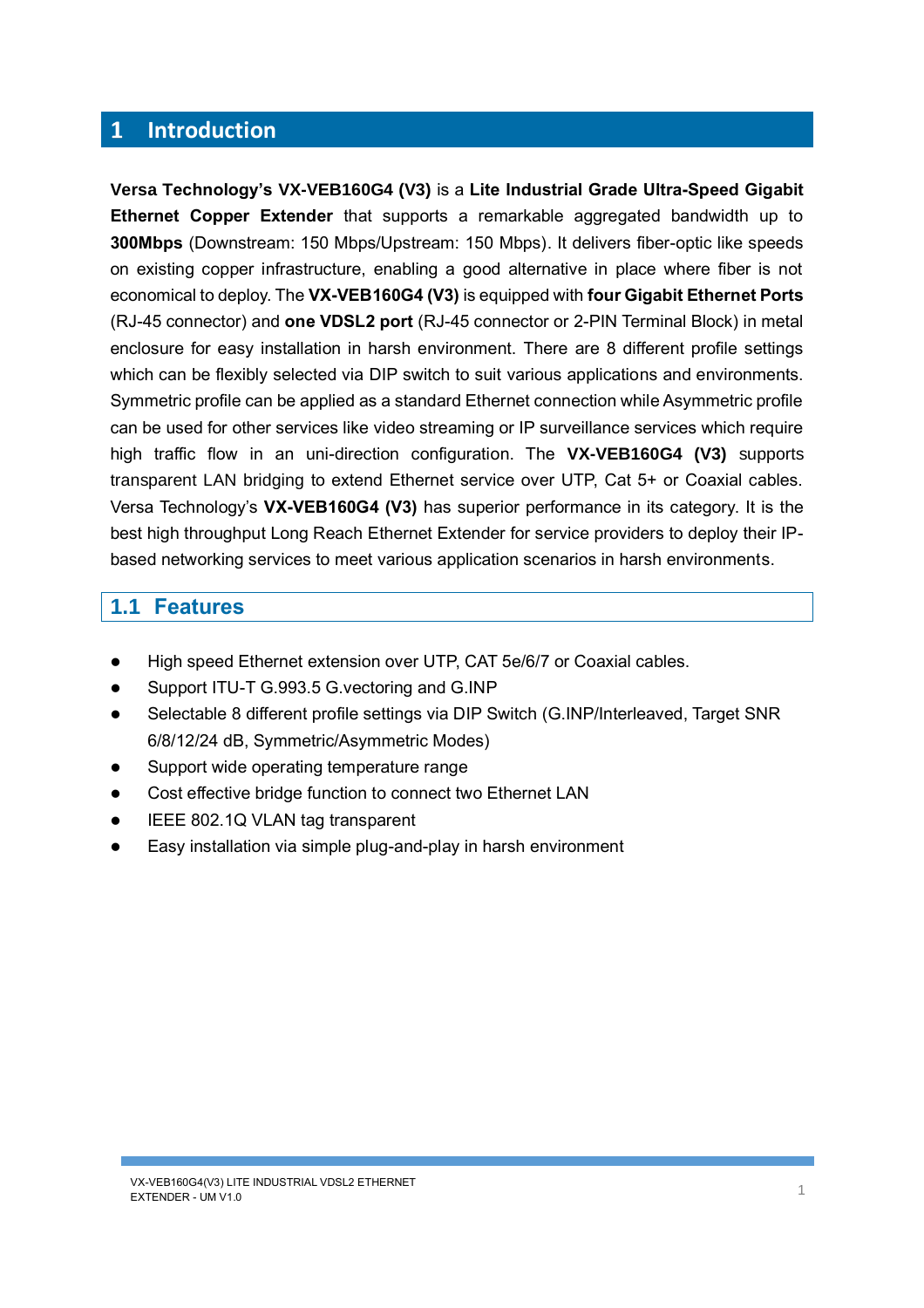## <span id="page-3-0"></span>**1.2 Specifications**

### <span id="page-3-1"></span>**1.3 Mechanical Dimensions**



*\*The mechanical dimensions includes the layout of the DIN Rail.*

VX-VEB160G4(V3) LITE INDUSTRIAL VDSL2 ETHERNET VX-VEB160G4(V3) LITE INDUSTRIAL VDSL2 ETHERNET<br>EXTENDER - UM V1.0 2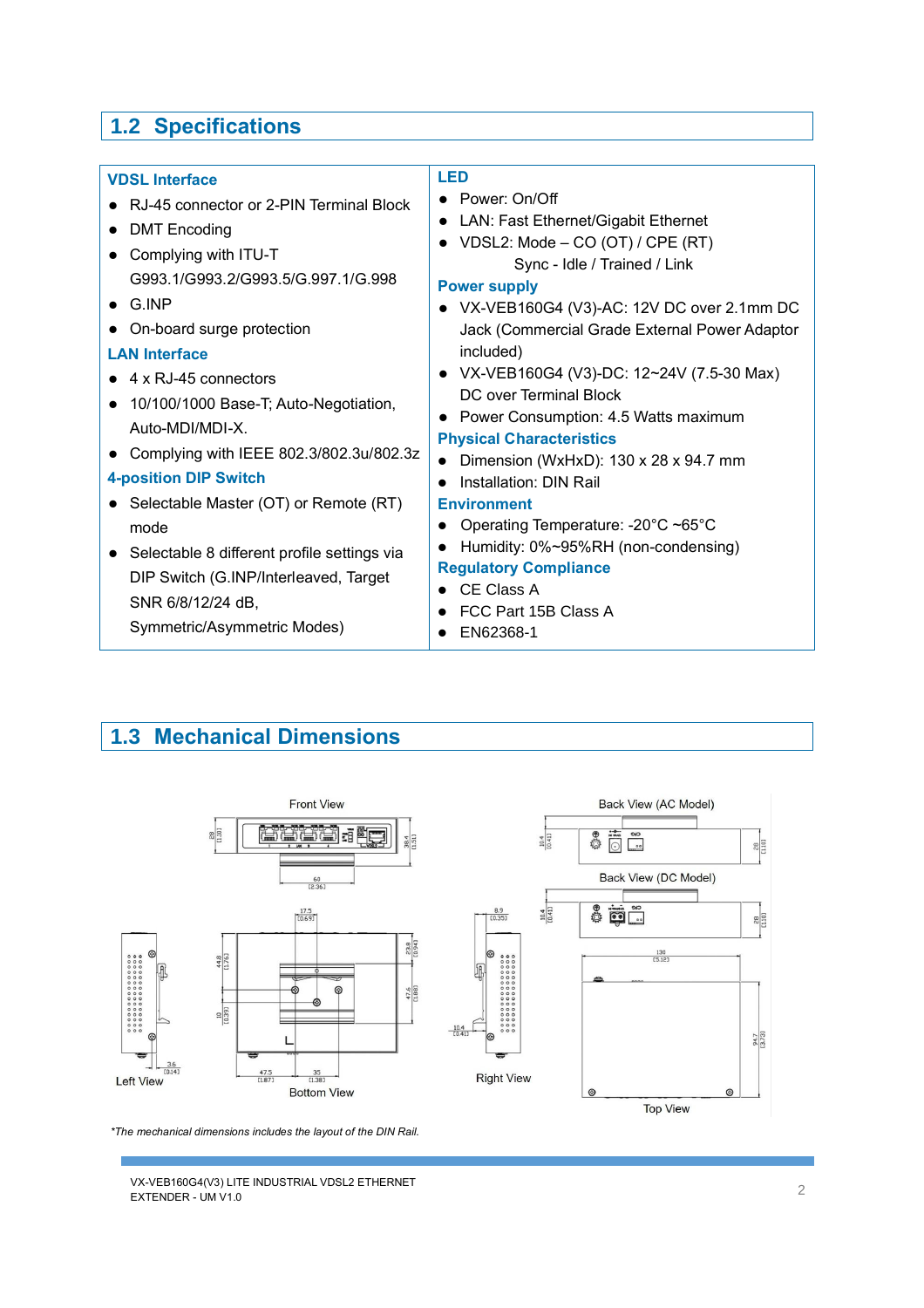#### <span id="page-4-0"></span>**1.4 Installation Procedure**

The solution works in pairs for point to point connectivity. One unit must be configured as Master (OT) while the other unit must be configured as Remote (RT) by using DIP Switch.

 $\bullet$  STFP 1:

Set the LAN extender to CO mode or CPE mode from the DIP Switch at the front panel. For Point to Point applications, one unit must be Master (CO mode) and the other one is Slave (CPE mode).

 $\bullet$  STEP 2:

Connect the LAN extender (CPE) with a regular Cat. 5 cable to the LAN port from a PC or another device on LAN.

 $\bullet$  STEP 3:

Power on LAN extender (CPE) by connecting the power adapter.

 $\bullet$  STEP 4:

Connect the CPE and CO via a regular Cat. 5 cable or a telephone wire from each VDSL2 port.

 $\bullet$  STEP 5:

Connect the LAN extender (CO) with a regular Cat. 5 cable to the LAN port and then connect the other end of the RJ45 cable to the service equipment.

 $\bullet$  STEP 6:

Power on LAN extender (CO) by connecting the power adapter and then observe the status of VDSL link LED.



### <span id="page-4-1"></span>**1.5 Reference Performance Data**

#### **26AWG Copper Wire**

|                                                                                                                               | UTP, 26AWG                |     | UTP, 26AWG                                              |                                               |                                                 |  |
|-------------------------------------------------------------------------------------------------------------------------------|---------------------------|-----|---------------------------------------------------------|-----------------------------------------------|-------------------------------------------------|--|
|                                                                                                                               | <b>Profile Setting 1:</b> |     | <b>Profile Setting 1:</b><br>Asymmetric, SNR 8dB, G.INP |                                               |                                                 |  |
|                                                                                                                               | Symmetric, SNR 8dB, G.INP |     |                                                         |                                               |                                                 |  |
| <b>Upstream</b><br><b>Downstream</b><br><b>Distance</b><br><b>Line Rate</b><br><b>Line Rate</b><br>(Feet)<br>(Mbps)<br>(Mbps) |                           |     | <b>Distance</b><br>(Feet)                               | <b>Upstream</b><br><b>Line Rate</b><br>(Mbps) | <b>Downstream</b><br><b>Line Rate</b><br>(Mbps) |  |
| 500                                                                                                                           | 155                       | 158 | 500                                                     | 100                                           | 200                                             |  |
| 1,000                                                                                                                         | 122                       | 126 | 1,000                                                   | 77                                            | 170                                             |  |
| 1,500                                                                                                                         | 75                        | 80  | 1,500                                                   | 38                                            | 105                                             |  |
| 2,000                                                                                                                         | 48                        | 56  | 2,000                                                   | 22                                            | 64                                              |  |
| 2,500                                                                                                                         | 28                        | 38  | 2,500                                                   | 10                                            | 43                                              |  |
| 3,000                                                                                                                         | 23                        | 28  | 3,000                                                   | 9                                             | 42                                              |  |

*\* The above performance data is for reference only, the actual data rate may vary depending on the quality of the copper wire and environmental factors.*

VX-VEB160G4(V3) LITE INDUSTRIAL VDSL2 ETHERNET extenditions and the model matrix when the contract the contract of the contract of the contract of the contract of the contract of the contract of the contract of the contract of the contract of the contract of the contra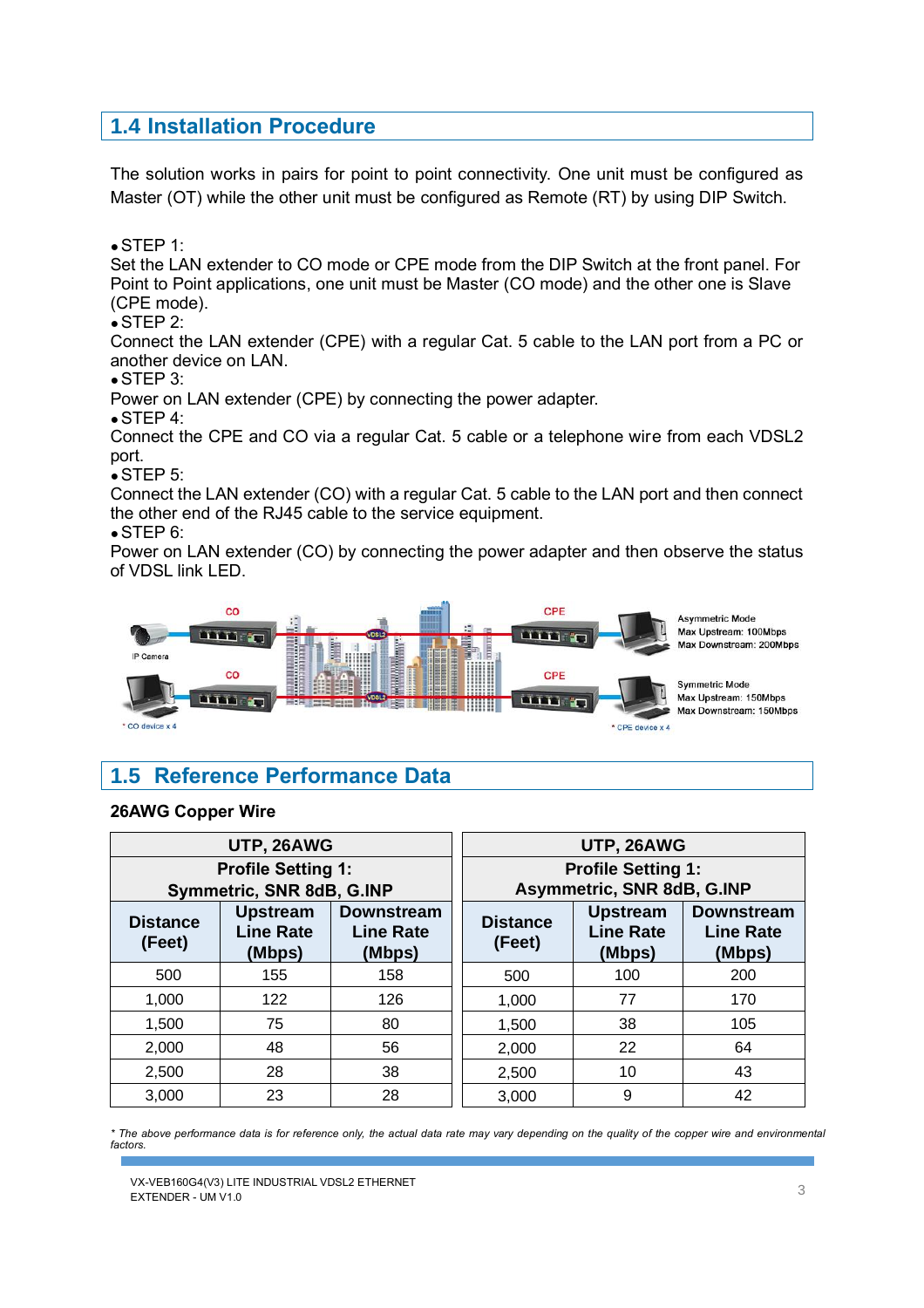#### <span id="page-5-0"></span> $\overline{2}$ **Hardware Description**

This chapter shows the hardware connector, and installation accessory.

### <span id="page-5-1"></span>**2.1 Connector Architecture**



#### **Ethernet Port Connector (RJ-45)**

The Ethernet Port interface is an 8-position Modular Jack. The table below displays the pin out assignments.

| <b>Pin Number</b> | <b>Name</b> | <b>Description</b>      |
|-------------------|-------------|-------------------------|
|                   | BI_DA+      | Bi-directional pair A + |
| 2                 | BI DA-      | Bi-directional pair A - |
| 3                 | BI DB+      | Bi-directional pair B + |
| 4                 | BI DC+      | Bi-directional pair C + |
| 5                 | BI_DC-      | Bi-directional pair C - |
| 6                 | BI DB-      | Bi-directional pair B - |
|                   | BI DD+      | Bi-directional pair D + |
| 8                 | BI DD-      | Bi-directional pair D - |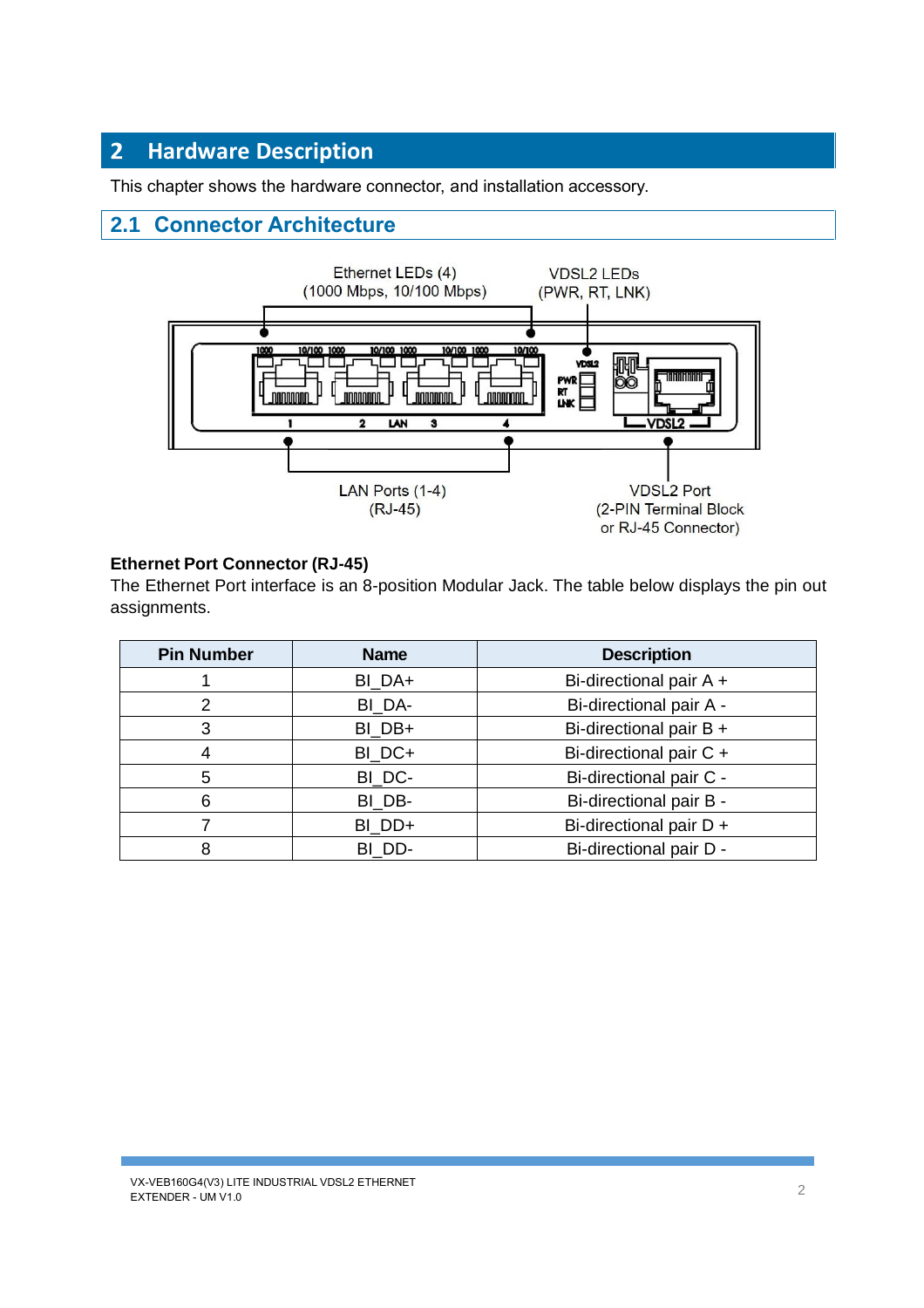#### **VDSL Interface Pin Assignments (RJ-45)**

The VDSL interface is standard eight-pin modular jack. The table below displays the pin out assignments.

| <b>Pin Number</b> | <b>Description</b>           | <b>Figure</b>     |  |
|-------------------|------------------------------|-------------------|--|
|                   | Not used                     | 8                 |  |
| 2                 | Not used                     |                   |  |
| 3                 | Not used                     | <b>Top View</b>   |  |
| 4                 | <b>ANALOG Input / Output</b> |                   |  |
| 5                 | <b>ANALOG Input / Output</b> |                   |  |
| 6                 | Not used                     |                   |  |
|                   | Not used                     | 8                 |  |
| 8                 | Not used                     | <b>Front View</b> |  |

### <span id="page-6-0"></span>**2.2 Installation Accessory**

#### **DIN Rail Accessory**:

- Fasten the DIN Rail clip to the device using a screwdriver and three machine screws.
- The diameter of each screw is 3mm and the length of each screw is 5mm.

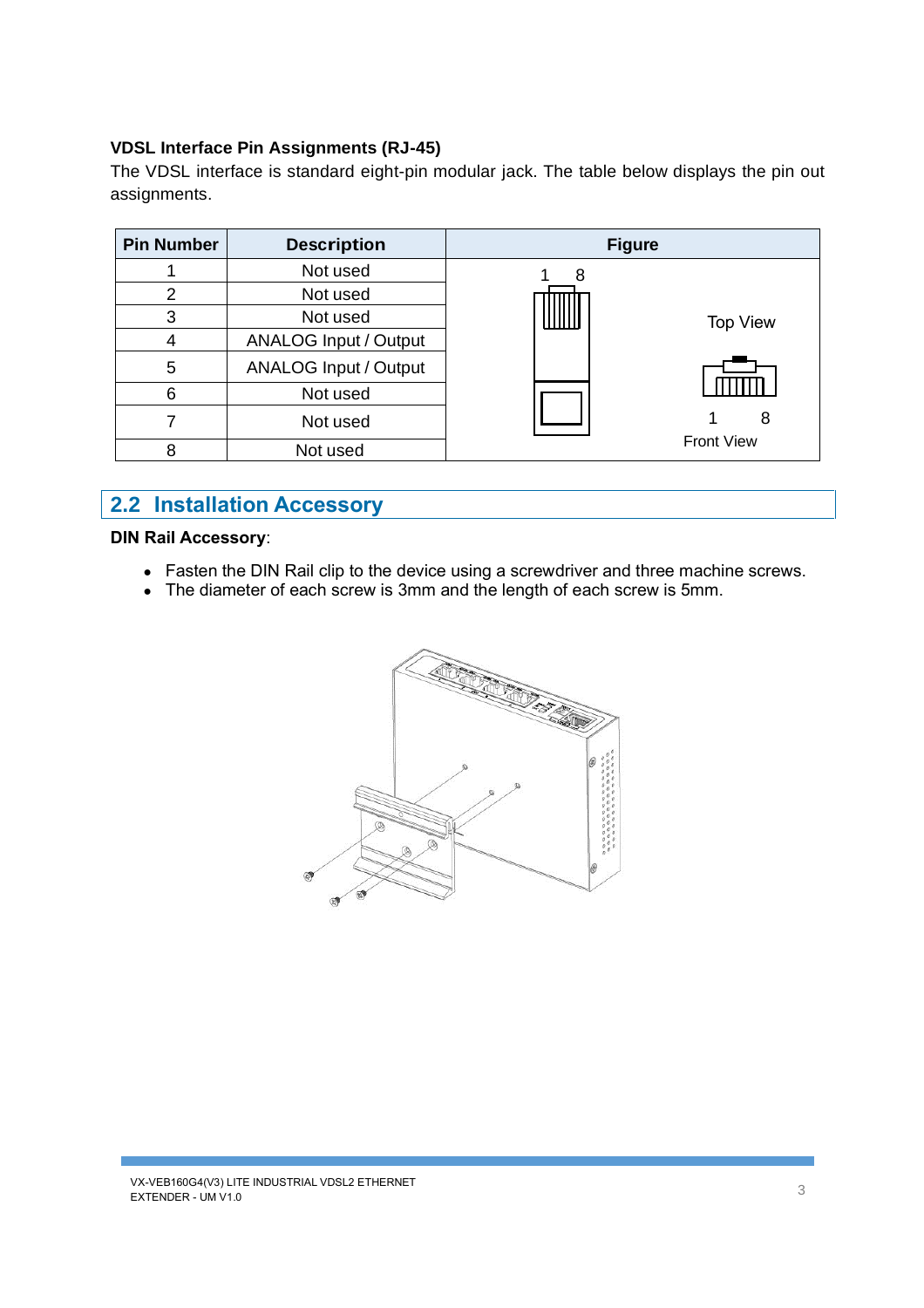### <span id="page-7-0"></span>**2.3 DIN Rail Mounting**



■ Mounting Step

STEP 1: Hook the unit over the DIN Rail.

STEP 2: Push the bottom of the unit towards the DIN Rail until it snaps into place.

■ Removal Step

STEP 1: Push the unit down to free the bottom of the DIN Rail.

STEP 2: Rotate the bottom of the unit away from the DIN Rail.

STEP 3: Unhook top of unit from DIN Rail.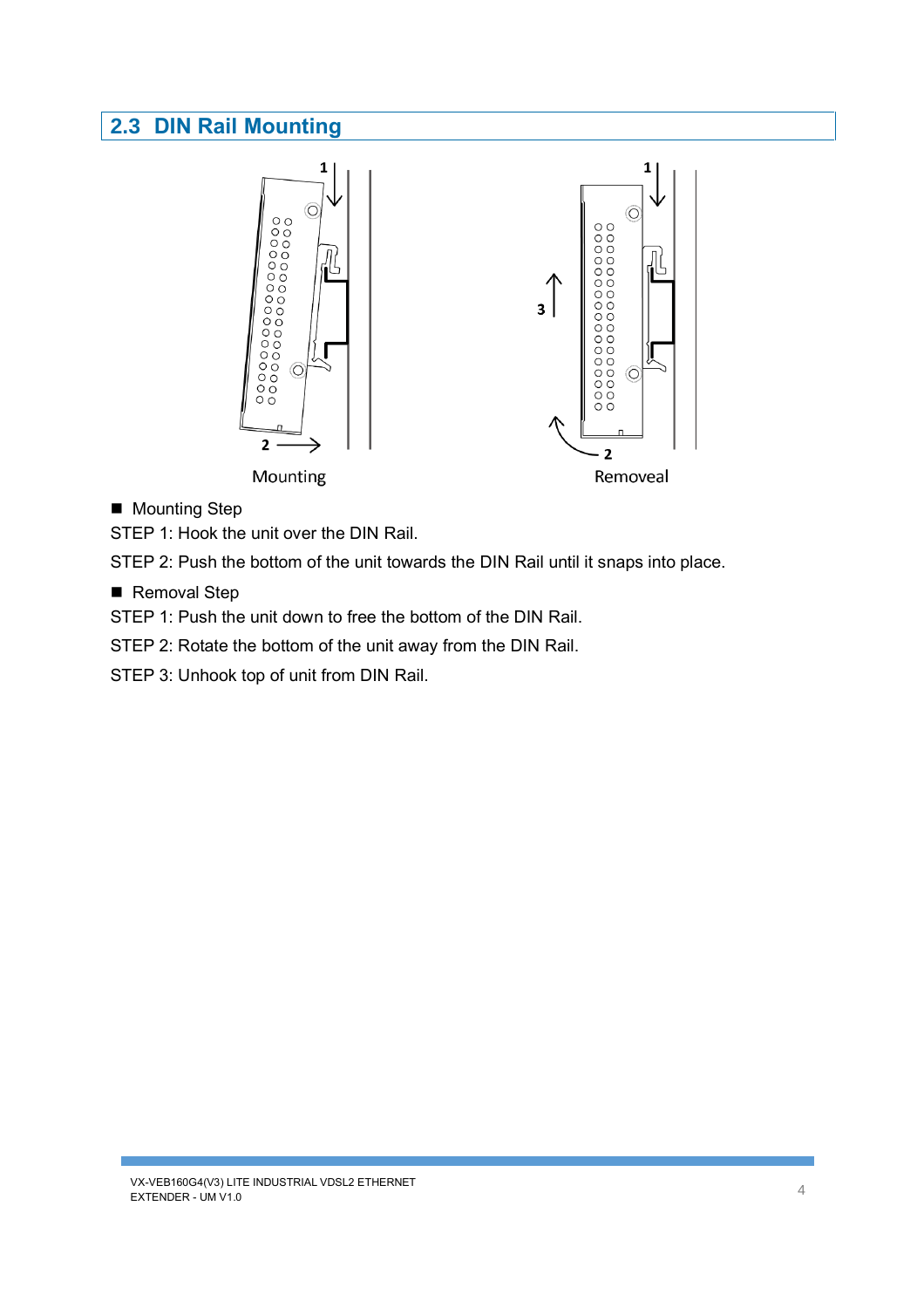#### <span id="page-8-0"></span>**LED Definition**  $\overline{\mathbf{3}}$

### <span id="page-8-1"></span>**3.1 LED Indicators**

The LED indicators could provide instant feedback to users; the behaviors of the LED are given in below table.

#### **(1) LEDs for VDSL**

| <b>LED</b> | Color | <b>Blinking</b>                                     | On                        | Off              |  |
|------------|-------|-----------------------------------------------------|---------------------------|------------------|--|
| <b>PWR</b> | Green |                                                     | <b>Device Power</b><br>On | Device Power Off |  |
| <b>RT</b>  | Green |                                                     | CPE (Remote)              | CO (Master)      |  |
| <b>LNK</b> | Green | Slow: Idle<br>Fast: Training /<br>Data Transmitting | Link UP                   | Link Down        |  |

#### **(2) LEDs for Ethernet Port**

| <b>LED</b> | Color  | <b>Blinking</b>   | On                              | <b>Off</b> |
|------------|--------|-------------------|---------------------------------|------------|
| 10/100     | Yellow | Data Transmitting | Link at speed of<br>10/100 Mbps | Link Down  |
| 1000       | Green  | Data Transmitting | Link at speed of<br>1000 Mbps   | Link Down  |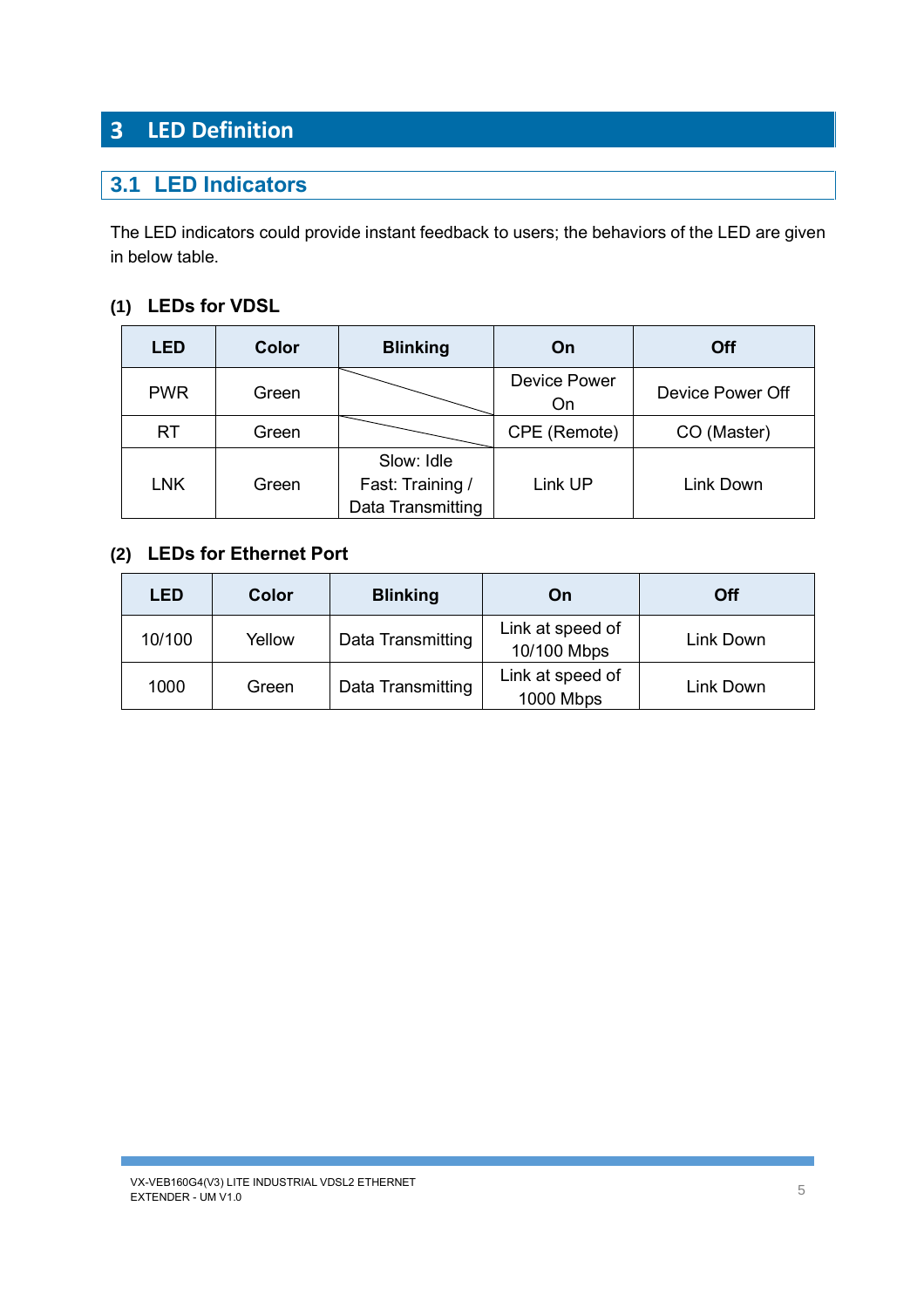#### <span id="page-9-0"></span>**Power Connection**  $\overline{4}$

The earth terminal and the power interface with screw terminal plug are placed. Connect the earth terminal to the protective earthing conductor of the buildings installation.

1. **VX-VEB160G4 (V3)-AC:** Input from DC Jack range12V DC (Commercial Grade External Power Adaptor included)



2. **VX-VEB160G4 (V3)-DC:** Input from Terminal Block range 12V~24V (7.5-30 Max)

Insert the positive and negative wires into V+ and V- contact on the terminal block and tighten the wire-clamp screws to prevent the wires from being loosened.



**Note:** There is a picture of 2-PIN Terminal Block (Male Connector).



- 3. Power Consumption: 4.5 Watts maximum
- 4. Protection: Reverse polarity protection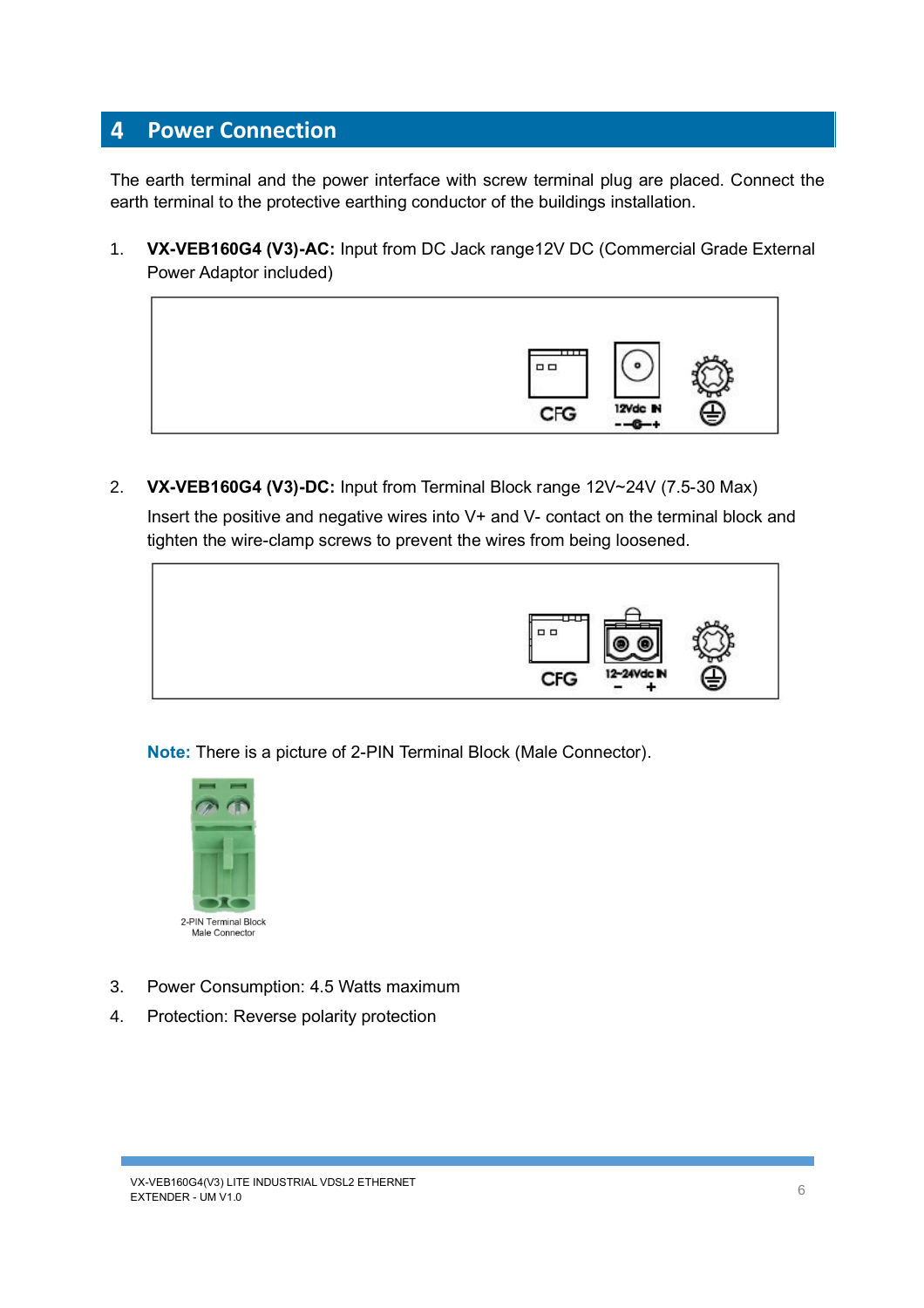#### <span id="page-10-0"></span>**4-Position DIP Switch**  $5\phantom{a}$

The device is equipped with DIP Switch selection which allows users to select the parameters in order to meet the needs of different applications.

DIP Switch 1 allows you to configure the unit as Master (OT) or Remote (RT). Usually, the Master unit is located at the central office site of Service Providers or Headquarter of Enterprise while the Remote unit is located at home, remote sites or branch offices.

Please note the Remote Unit (RT) will always follow the setting of Master Unit (OT). When the unit operates in RT (CPE) Mode, DIP Switches 2,3,4 have no functions.

When the unit operates in OT (Master) Mode, the DIP Switches support 8 different profile settings for different applications and environments.

|--|--|--|

| <b>Role</b>           | <b>DIP Switch</b> |                |                                                     |                         | Symmetrical/                                                                     | G.INP/                            | <b>Target SNR</b> | <b>Max Data Rate</b> |
|-----------------------|-------------------|----------------|-----------------------------------------------------|-------------------------|----------------------------------------------------------------------------------|-----------------------------------|-------------------|----------------------|
|                       | 1                 | $\overline{2}$ | $\mathbf{3}$                                        | $\overline{\mathbf{4}}$ | <b>Asymmetrical</b>                                                              | <b>Interleaved</b><br><b>Mode</b> | Margin (dB)       | <b>DS/US (Mbps)</b>  |
|                       |                   |                |                                                     |                         | Symmetrical                                                                      | G.INP                             | 8                 | 160/160              |
|                       |                   |                |                                                     |                         | Asymmetrical                                                                     | G.INP                             | 8                 | 220/110              |
|                       |                   |                |                                                     |                         | Symmetrical                                                                      | Interleaved                       | 6                 | 160/160              |
|                       |                   |                |                                                     |                         | Asymmetrical                                                                     | Interleaved                       | 6                 | 220/110              |
| <b>Master</b><br>(OT) |                   |                |                                                     |                         | Symmetrical                                                                      | G.INP                             | 12                | 150/150              |
|                       |                   |                |                                                     |                         | Asymmetrical                                                                     | G.INP                             | 12                | 220/100              |
|                       |                   |                | *Special Profile<br>Setting for poor<br>environment |                         | Symmetrical<br>(Forcing 30a profile<br>to link, and disable<br>band 0 to 2.2MHz) | G.INP                             | 24                | 20/20                |
|                       |                   |                |                                                     |                         | Asymmetrical<br>(Standard profile<br>Annex A 17a-eu32)                           | Interleaved                       | 6                 | 150/50               |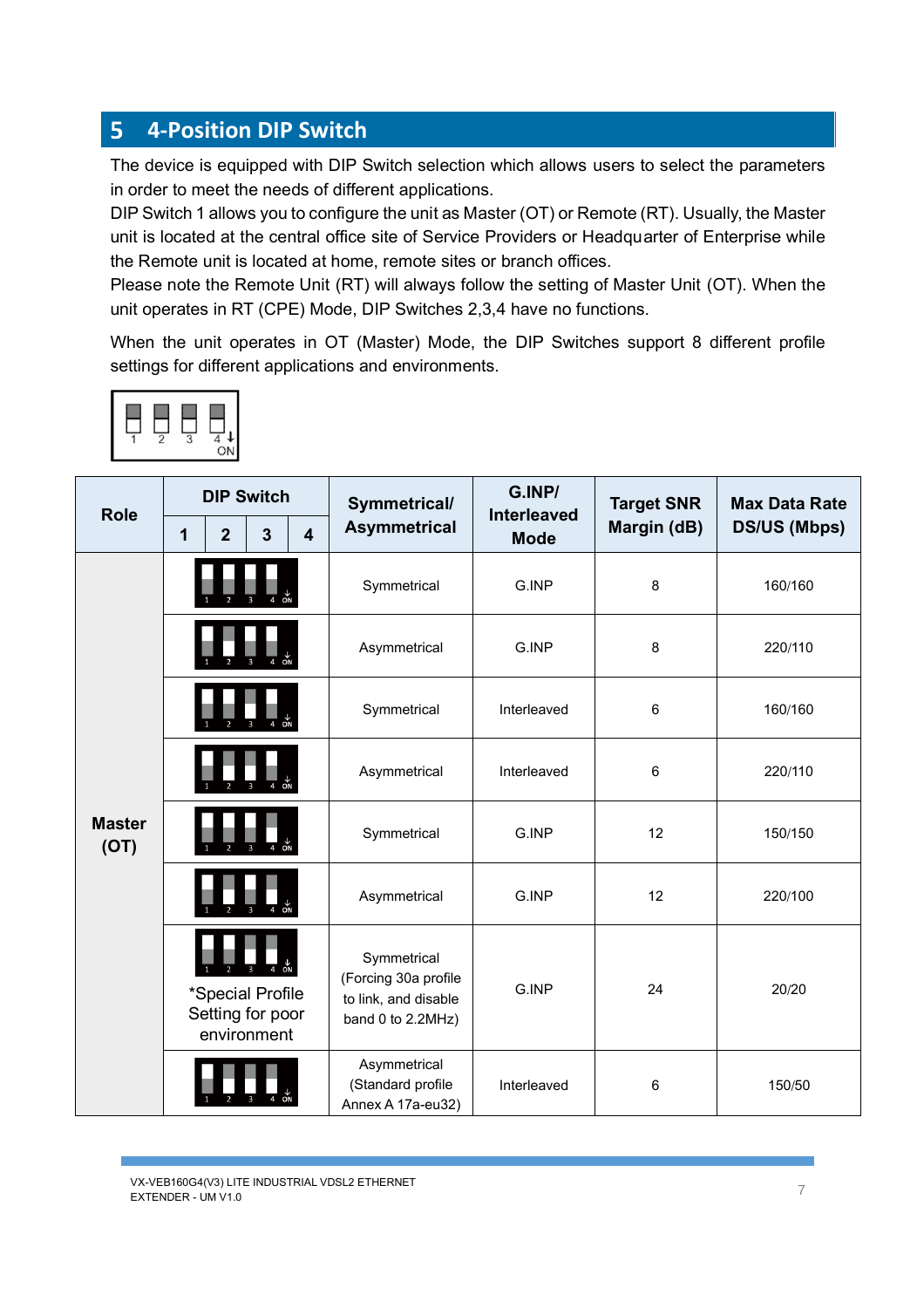**Remote (RT)**



Remote Unit (RT) will always follow the setting of Master Unit (OT). When the unit operates in RT (CPE) Mode, Dip Switches 2, 3, 4 have no functions.

#### <span id="page-11-0"></span>6 **Description of Setting**

- **1. Symmetrical profile** Downstream and upstream rate are symmetrical.
- **2. Asymmetrical profile** Downstream and upstream rate are asymmetrical. Asymmetric profile can be used for services like Video streaming or IP surveillance services which require high traffic flow in an uni-direction configuration.
- **3. GINP** Retransmission mode that provides enhanced protection against impulse noise or to increase the efficiency of providing impulse noise protection (INP).
- **4. Interleaved** Interleaved mode has a slower transfer rate and increase latency in exchange for error correction. A general line setting mode that provides common impulse noise protection.
- **5. Max Data Rate Downstream/ Upstream** This parameter specifies the maximum net data rate for the bearer channel as desired by the operator of the system. The data rate is coded in steps of 1000 bit/s (G.997.1).
- **6. Target SNR Margin Downstream/ Upstream setting** This is the Noise Margin the xTU-R/C receiver shall achieve, relative to the BER requirement for each of the downstream bearer channels, or better, to successfully complete initialization. (G.997.1)
- **7. Special Profile Setting (DIP2: Off, DIP3: On, DIP4: On)** is for application of near end distance or poor environment, Target SNR Margin is set to high value of 24dB and rate limit at 20Mbps to ensure channel stability. In addition, band 0 to 2.2MHz is disable to avoid possible effects by low frequency. Because this item is set to 30a profile, so its train up time is about 15sec to 20sec.
- **8. Profile Setting (DIP2: On, DIP3: On, DIP4: On)** is standard profile Annex A 17a-eu32.